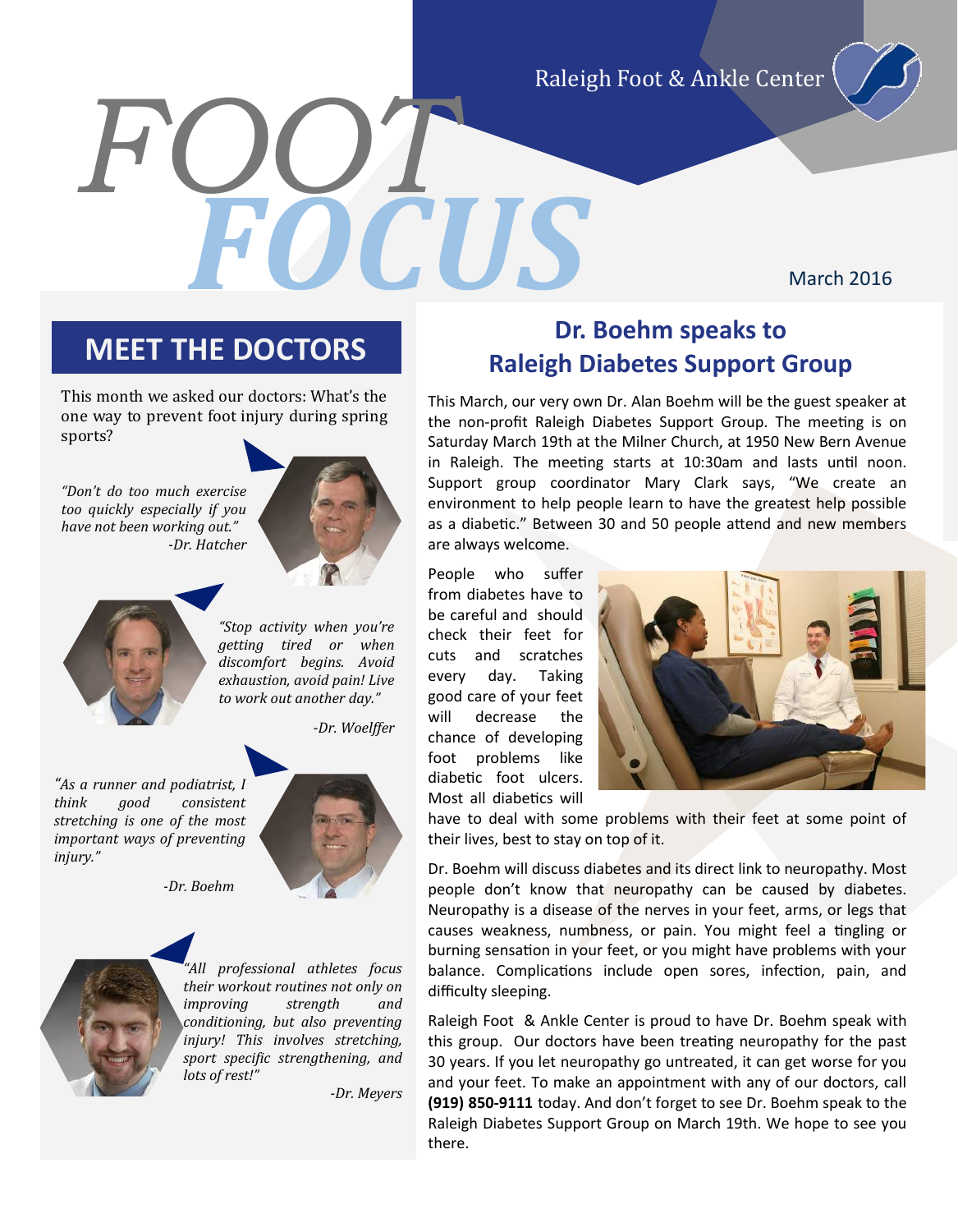## **NEW PRODUCT!**

## *Vionic Wave Sandal*



#### **Are you someone who loves wearing flip flops?**

#### *Spring is coming, make sure you wear a sandal that keeps you comfortable.*

These Vionic Wave Sandals give you the freedom to show off your toes while still giving you the support you need. The soft nylon webbing is comfortable between your toes.

These sandals have a built in orthotic which helps treat heel pain also known as Plantar Fasciitis. They have a biomechanically designed footbed which hugs your arches and supports your feet to help you stay comfortable.

Vionic Wave Sandals are lightweight and flexible. They absorb shock and reduce stress on your feet, ankles and knees. We now have this cute unisex option in Camouflage. We also carry this style in Khaki, Chocolate, and Black.

Raleigh Foot & Ankle Center is proud to carry Vionic Wave Sandals and other supportive yet stylish shoes at our Millbrook office. Stop on by and ask one of our team members to help you find the right shoe for you.

## **Mary-Cate's Irish Beef Stew**



#### **Ingredients:**

- 2 lbs. Yukon potatoes, unpeeled, cut into 1-inch pieces
- 1 lb. carrots, peeled and cut into 1-inch pieces
- 2 large onions, finely chopped
- 2 cloves garlic, minced
- 2 tablespoons fresh parsley, finely chopped
- 1/4 cup olive oil
- 2 tablespoons light brown sugar
- 2 tablespoons tomato paste
- 1/2 cup all-purpose flour
- 1/2 teaspoon kosher salt
- 1/4 teaspoon freshly ground black pepper
- One 4-pound boneless beef chuck roast, trimmed and cut into 1 1/2 inch pieces
- 2 tablespoons unsalted butter
- 2 tablespoons canola oil

**Page 2**<br> **Page 2 Page 2**<br> **Page 2 Page 2**<br> **Page 2 Page 2**<br> **Page 2 Page 2**<br> **Page 2**<br> **Page 2**<br> **Page 2**<br> **Page 2**<br> **Page 2**<br> **Page 2**<br> **Page 2**<br> **Page 2**<br> **Page 2**<br> **Page 2**<br> **Page 2**<br> **Page 2**<br> **Page 2**<br> **Page** In crockpot combine potatoes, carrots, onions, garlic, parsley, olive oil, brown sugar and tomato paste. In separate bowl mix the flour, salt, and pepper. Dredge the beef pieces in the dry mixture, shake off any excess. In skillet, melt the butter and canola oil over medium high heat. In batches, add the beef pieces and sear until brown, about 2 min, transferring the beef to crockpot. Add 1 cup of beef or chicken broth to the skillet and scrape all the brown bits that have accumulated on the bottom of the pan. Add pan juices to crockpot, along with the remaining 3 1/2 cups of beef or chicken broth. Cover and cook on high for 6 hours. For fun, serve in a bread bowl!

**We will be closed Friday March 25th, for Good Friday. Have a safe and happy Easter weekend!**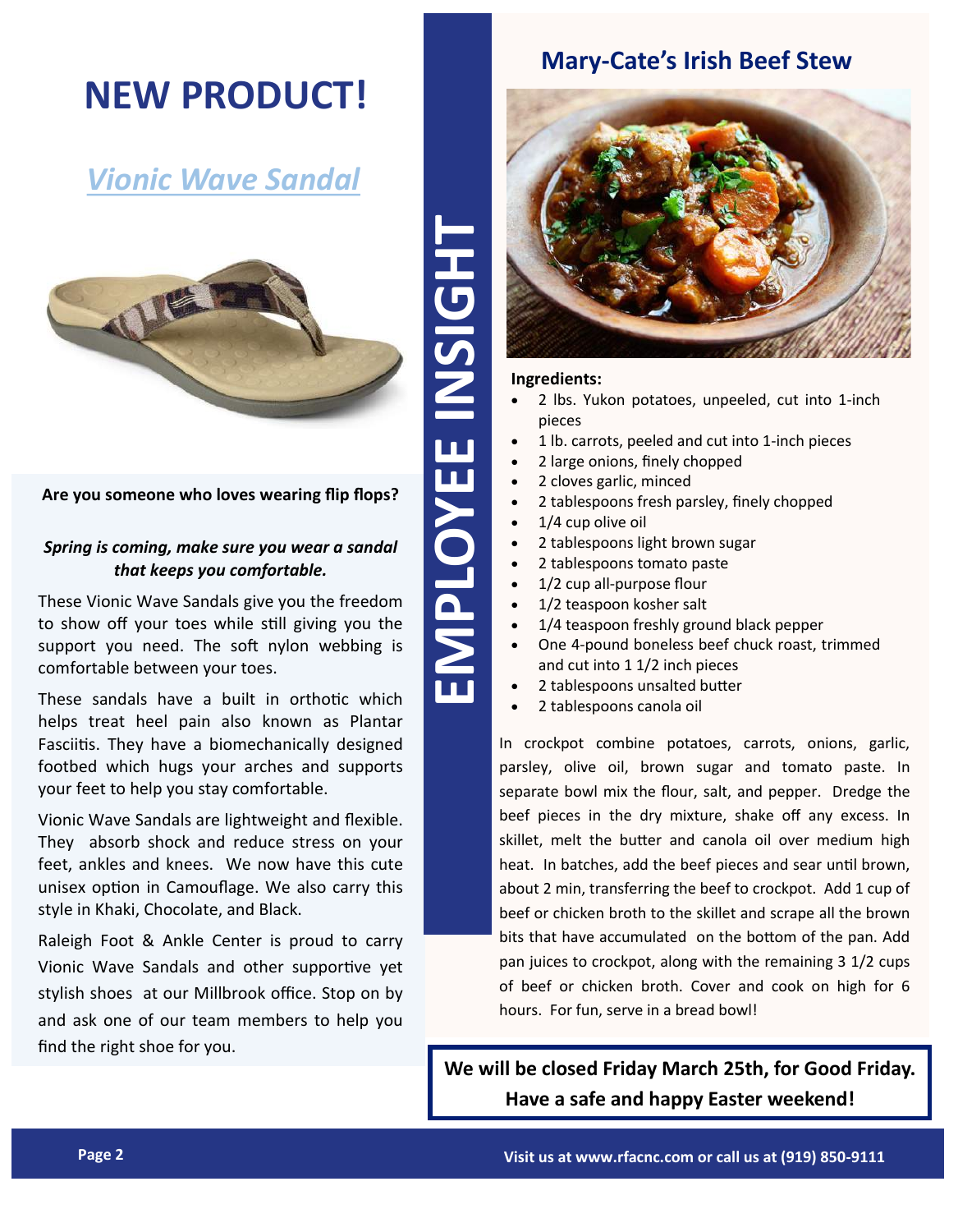## **LEGEND RACE IN APRIL**



Come out and join Dr. Woelffer at the Legend Race this April. We had a blast at the September Race and we can't wait to go back and compete again. The Legend Race is an obstacle-course style event—competitors from all over the Triangle come out to run the course. You can make a team with your coworkers, make it a family challenge, or just come out by yourself to push your athletic limits in a different and fun way.

The race is open to teenagers 15 years of age as long as they're accompanied by an adult. This year there will also be a small course for kids ages 5 to 10. Proceeds will go to the Warrior Wellness Solutions, a charity that provides holistic integrative health and wellness education and training to wounded and injured warriors, their families, and caregivers. The race is Saturday, April 16th, located 5027 Hancock Road, Oxford, North Carolina 27565. To register you can go to legendrace.com.





#### **GET FOOT CARE TIPS FROM OUR DOCS AND THE INSIDE SCOOP ON OUR BLOG!**

#### **FIND IT AT WWW.RFACNC.COM/BLOG**

### *Have you heard about our online store?*

Order your over-the-counter foot and ankle products from the comfort of your home. Everything you need to care for your feet can be delivered to your door, without taking a single step out of the door.

*Visit www.raleighfootstore.com.*

**Page 3 Make 2016 the Year of the Foot! Let us fix your foot pain!**